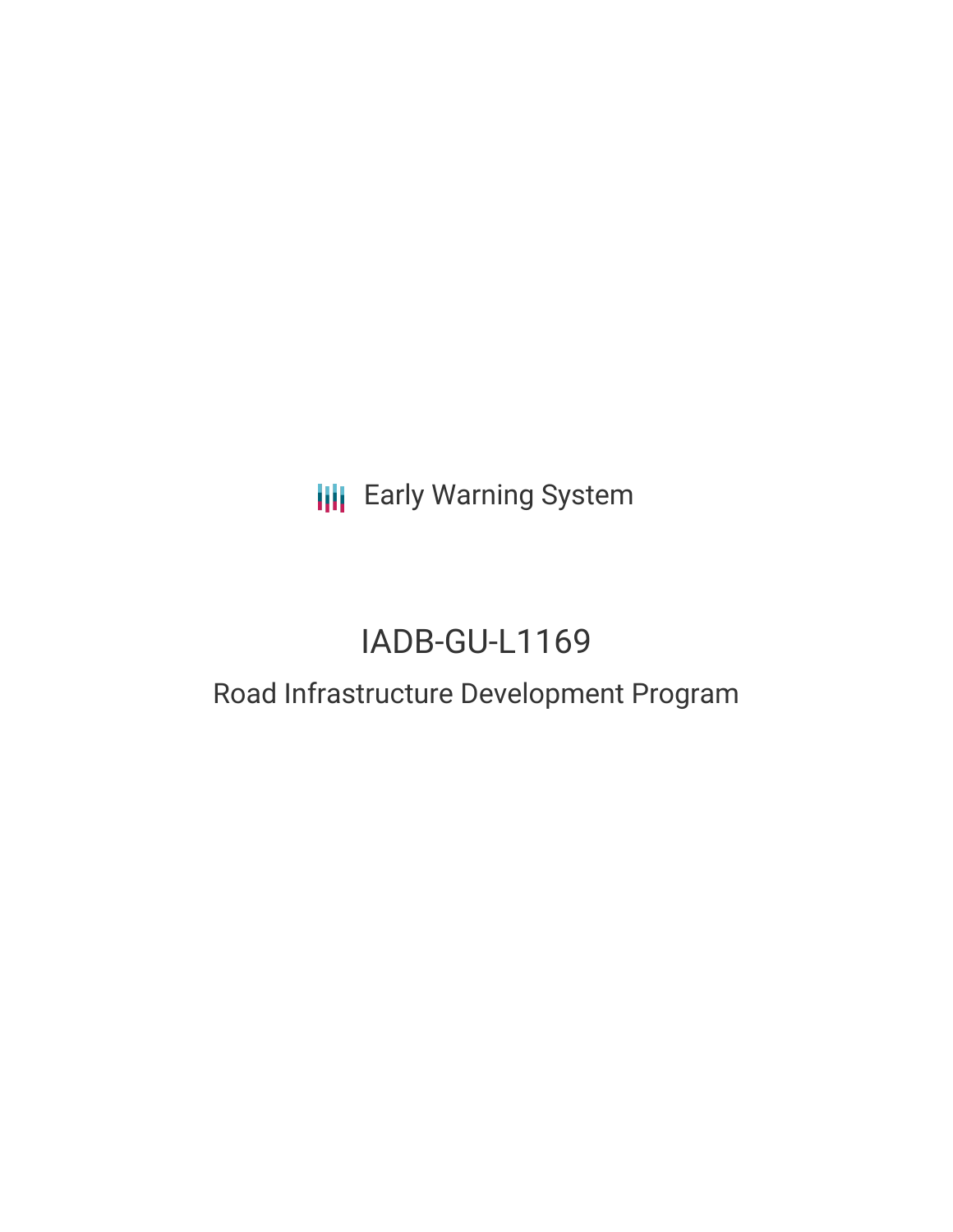

# **Quick Facts**

| <b>Countries</b>               | Guatemala                              |
|--------------------------------|----------------------------------------|
| <b>Financial Institutions</b>  | Inter-American Development Bank (IADB) |
| <b>Status</b>                  | Approved                               |
| <b>Bank Risk Rating</b>        | B                                      |
| <b>Voting Date</b>             | 2019-02-07                             |
| <b>Borrower</b>                | Government of Guatemala                |
| <b>Sectors</b>                 | Transport                              |
| <b>Investment Type(s)</b>      | Loan                                   |
| <b>Investment Amount (USD)</b> | \$150.00 million                       |
| <b>Project Cost (USD)</b>      | \$150.00 million                       |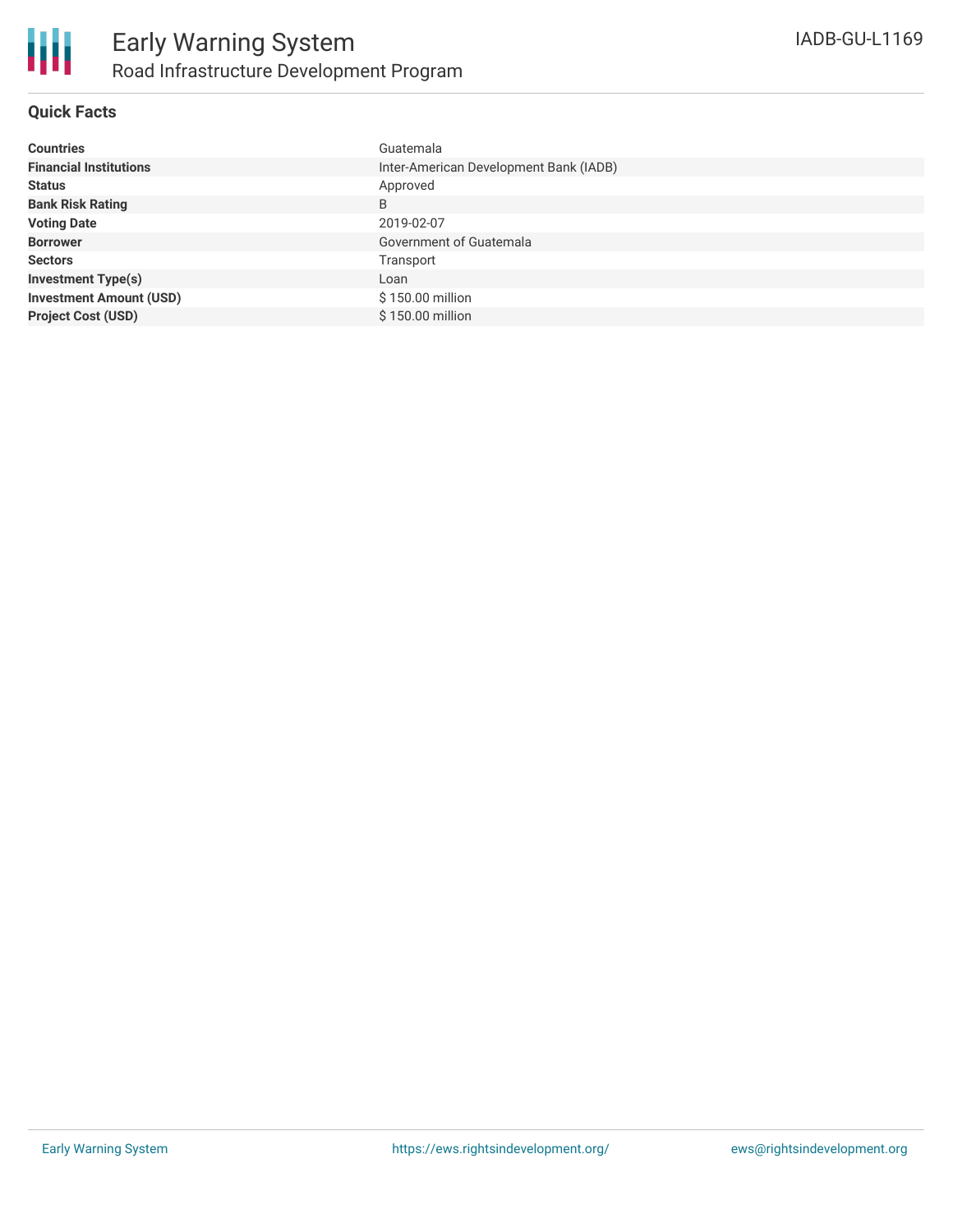

# **Project Description**

According to the bank, the project objective is to contribute to improving productivity and economic-social growth, between urban and rural areas, through sustainable mobility of people and improving access to basic services and consumer markets.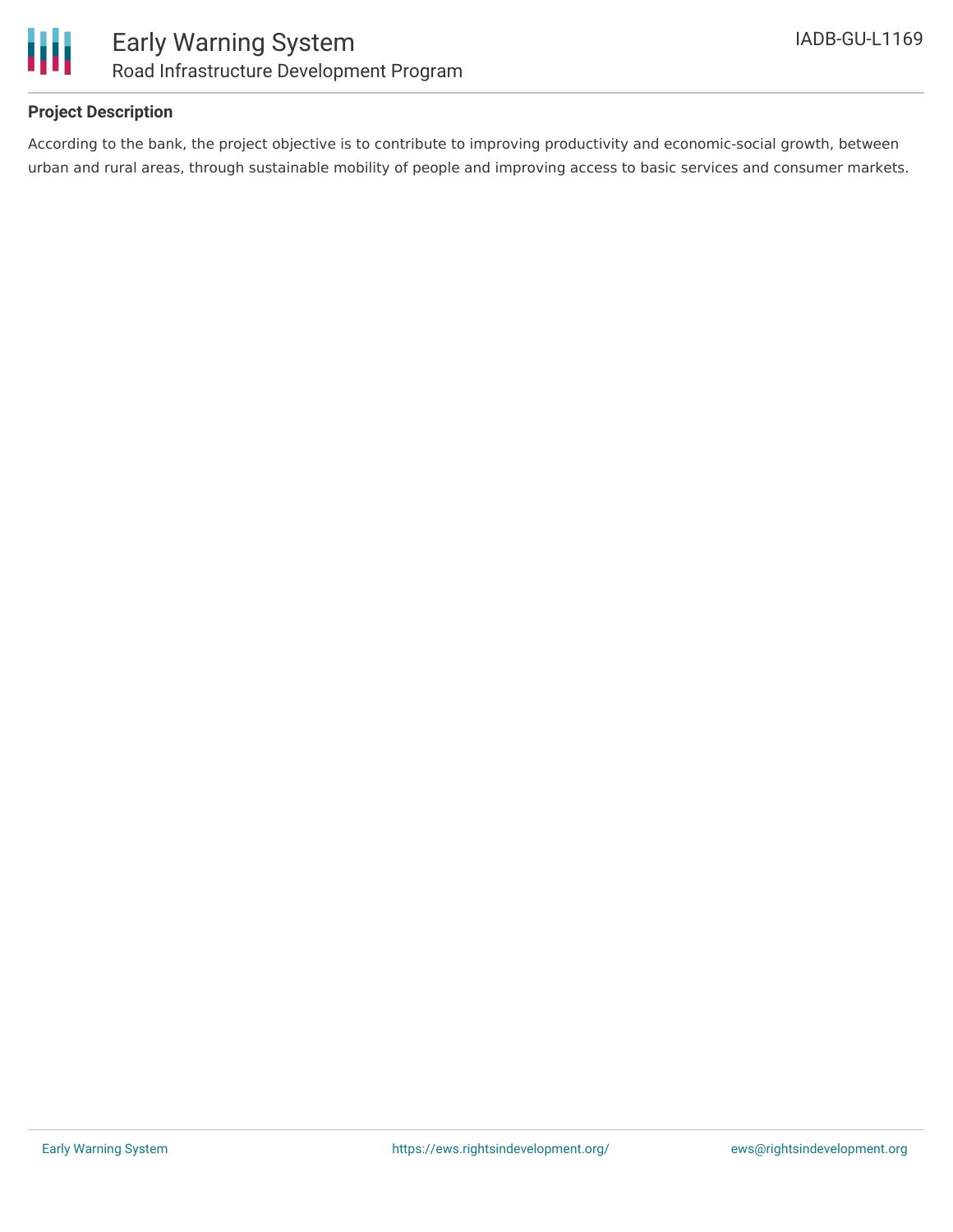

#### **Investment Description**

• Inter-American Development Bank (IADB)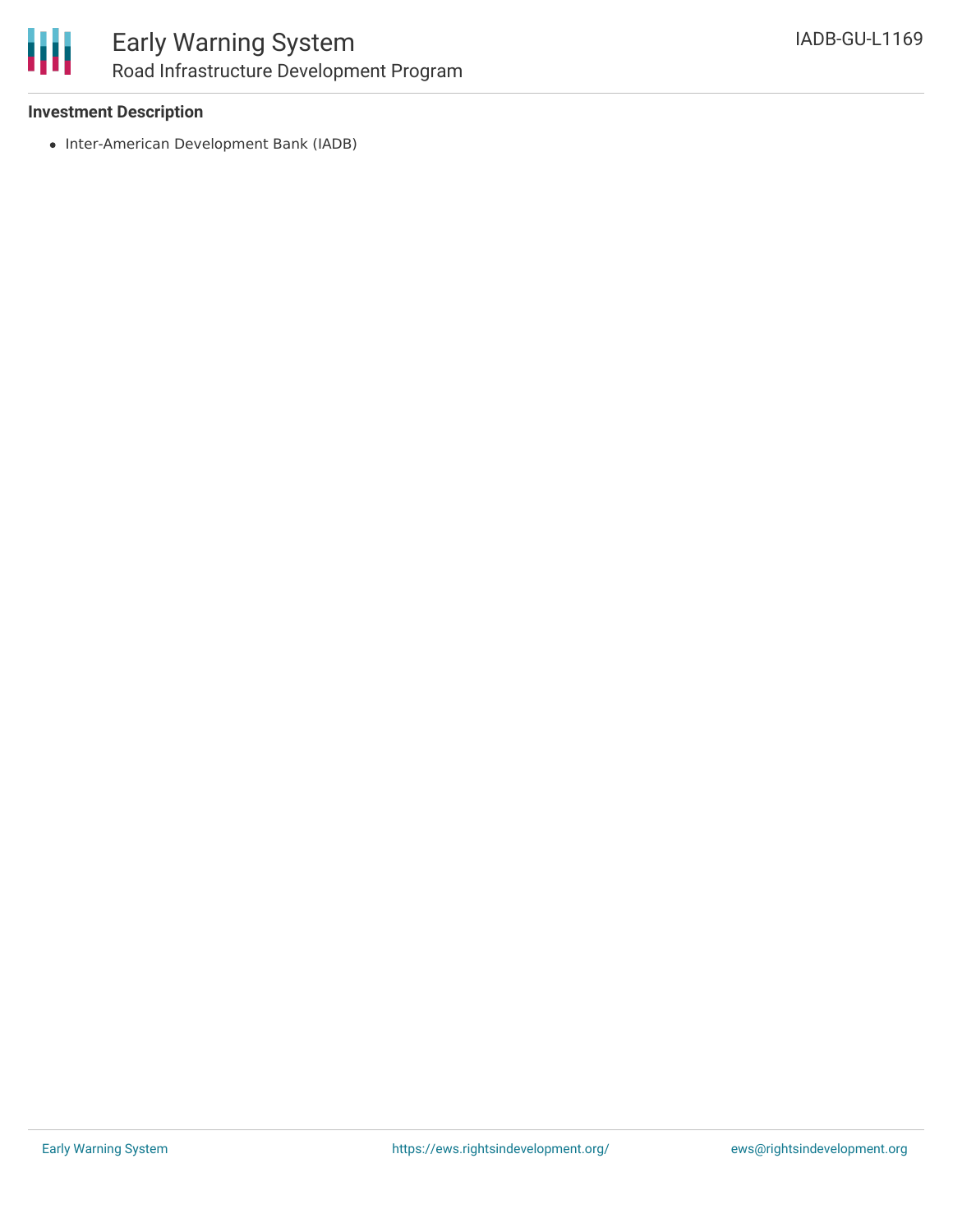### **Contact Information**

#### ACCOUNTABILITY MECHANISM OF IADB

The Independent Consultation and Investigation Mechanism (MICI) is the independent complaint mechanism and fact-finding body for people who have been or are likely to be adversely affected by an Inter-American Development Bank (IDB) or Inter-American Investment Corporation (IIC)-funded project. If you submit a complaint to MICI, they may assist you in addressing the problems you raised through a dispute-resolution process with those implementing the project and/or through an investigation to assess whether the IDB or IIC is following its own policies for preventing or mitigating harm to people or the environment. You can submit a complaint by sending an email to MICI@iadb.org. You can learn more about the MICI and how to file a complaint at http://www.iadb.org/en/mici/mici,1752.html (in English) or http://www.iadb.org/es/mici/mici,1752.html (Spanish).